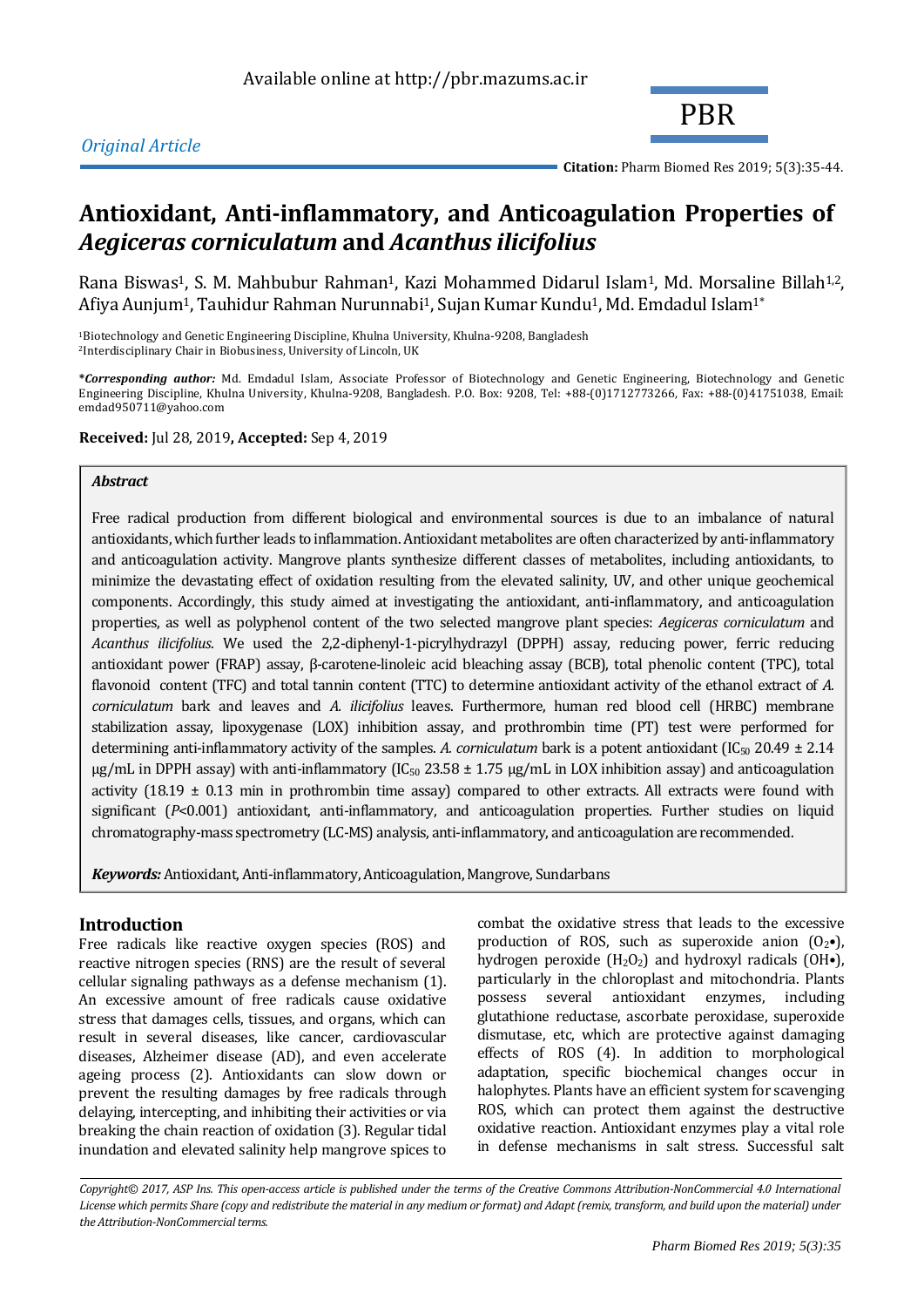management is achieved either by tolerance or plants' mechanisms to deal with the imposed stress (5). This kind of oxidation is neutralized by antioxidants that relieve oxidative stress. Antioxidants are enzymatic or nonenzymatic. Non-enzymatic antioxidants include polyphenolic compounds, such as phenols, tannin, and flavonoids. Recently, it has been proposed that flavonoids and polyphenolic compounds act as reducing agents either as enzyme cofactors or electron donors (6). Accumulation of these agents can be observed in tissues under stress (7).

*Aegiceras corniculatum* is a species of shrub or tree mangrove belonging to the Myrsinaceae family, commonly known as Black Mangrove, River Mangrove, or Khalisha. It is found in coastal and estuarine regions from India, South East Asia, Southern China, to New Guinea and Australia. It has been used in the treatment of asthma, diabetes, rheumatism and fish poisoning (8). *Acanthus ilicifolius* Linn. belongs to the Acanthaceae family is another mangrove plant locally known as "Hargoja" and has been used to treat rheumatism, paralysis, asthma and snake bite. Its root is expectorant and used to treat cough and asthma (9).

Inflammation is a defensive mechanism against the pathogens in the host body (10). Free radicals as the crucial signaling components lead to membrane dysfunction as well as tissue damage at the inflammation site. During inflammation, oxidative stress causes the opening of interendothelial junctions to allow the migration of inflammatory cells, which are involved in tissue injury (11). The enzyme lipoxygenase (LOX) plays a crucial role in the inflammation process and allergic reactions. LOX inhibitors can be a potent source of novel compounds for the development of therapeutic agents to treat cancer and inflammatory diseases, like rheumatic disorders and osteoarthritis (12).

Inflammation reduces the natural anticoagulation activity and weakens the fibrinolytic system. Inflammatory cytokines are considered as the key mediators for activating coagulation. The natural anticoagulants are responsible for dampening the elevated level of cytokine. Besides, the factors associated with natural anticoagulant cascades (e.g., thrombomodulin) make endothelial cells less responsive to inflammatory mediators, which in turn can facilitate the neutralization of some inflammatory mediators. Therefore, promotion of thrombosis and amplification of the inflammatory process both happen through downregulation of anticoagulant pathways. Catastrophic events, such as severe sepsis or inflammatory bowel disease happen when the inflammation–coagulation interactions overwhelm the natural defense systems (13).

Overall, ROS production enhances, which in turn can initiate clotting. Considering the association between anticoagulant and anti-inflammatory properties with antioxidant properties, our study aimed at investigating the antioxidant activity of the two selected mangrove species. We chose *A. corniculatum* and *A. ilicifolius* because of their traditional uses and reported properties. We employed the following assays to determine the

antioxidant activity of the studied samples: 2,2-diphenyl-1-picrylhydrazyl free radical (DPPH), reducing power, ferric-ion reducing antioxidant power (FRAP) and βcarotene bleaching (BCB) assays. To quantify the antioxidant molecules, we measured their polyphenol contents (phenol, flavonoid and tannin contents). In the next step, human red blood cell (HRBC) membrane stabilization assay and LOX inhibition assay were performed for evaluating anti-inflammatory activity and also prothrombin time (PT) assay for measuring anticoagulation activity of the samples.

# **Materials and methods**

*Chemicals:* We bought ascorbic acid, quercetin, butylated hydroxytoluene (BHT), 1,1-diphenyl-2-picrylhydrazyl (DPPH), potassium ferricyanide, ferric chloride, 2,4,6 tripyridyltriazine (TPTZ), β-carotene (type I ≥ 93%), linoleic acid, Folin-Ciocalteu reagent, gallic acid, sodium carbonate, sodium nitrite, aluminum chloride, sodium hydroxide, hydrogen peroxide  $(H_2O_2)$ , calcium chloride and soybean LOX from Sigma Chemical Co. (St. Louis, MO, USA). All other chemicals were obtained from local commercial suppliers.

*Collection of plant material:* Fresh bark and leaves of *A. corniculatum* and also the leaves of *A. ilicifolius* were collected from Chadpai range, East zone of the Sundarbans, Khulna, Bangladesh on the  $10<sup>th</sup>$  of January 2018. The collected samples were identified, and voucher specimens (RB/AA-KU-2018009 and RB-KU-2018010 for *A. corniculatum* and *A. ilicifolius*, respectively) were deposited at the herbarium of the Forestry and Wood Technology Discipline, Khulna University, Khulna, Bangladesh.

*Extraction:* Before the extraction, all the plant parts were separated and appropriately washed using distilled water and dried for four weeks at room temperature in a wellventilated room. The air-dried plant materials were crushed using a grinder, and the powdered materials were preserved in a dry, cool, and dark place in airtight container until analysis started. About 100 g of the grinded leaves and bark of *A. corniculatum* as well as leaves of *A. ilicifolius* were extracted separately using 100 mL of 70% (v/v) aqueous ethanol. These mixtures were soaked for 72 h at 25 °C with occasional stirring and shaking. The resulting compounds were then filtered using Whatman grade No. 41 filter paper followed by drying under reduced pressure in a rotary evaporator at 40 °C to generate aqueous ethanol crude extract. The crude extract was weighed and kept at −20°C for further analysis. The herbarium codes of *A. corniculatum* and *A. ilicifolius* were RB/AA-KU-2018009 and RB-KU-2018010, respectively.

## *Determination of antioxidant activity*

**2, 2-diphenyl-1-picrylhydrazyl free radical scavenging assay:** The DPPH assay was performed as described by Afrin et al. (14) with slight modifications. The DPPH solution was freshly prepared by dissolving DPPH (0.2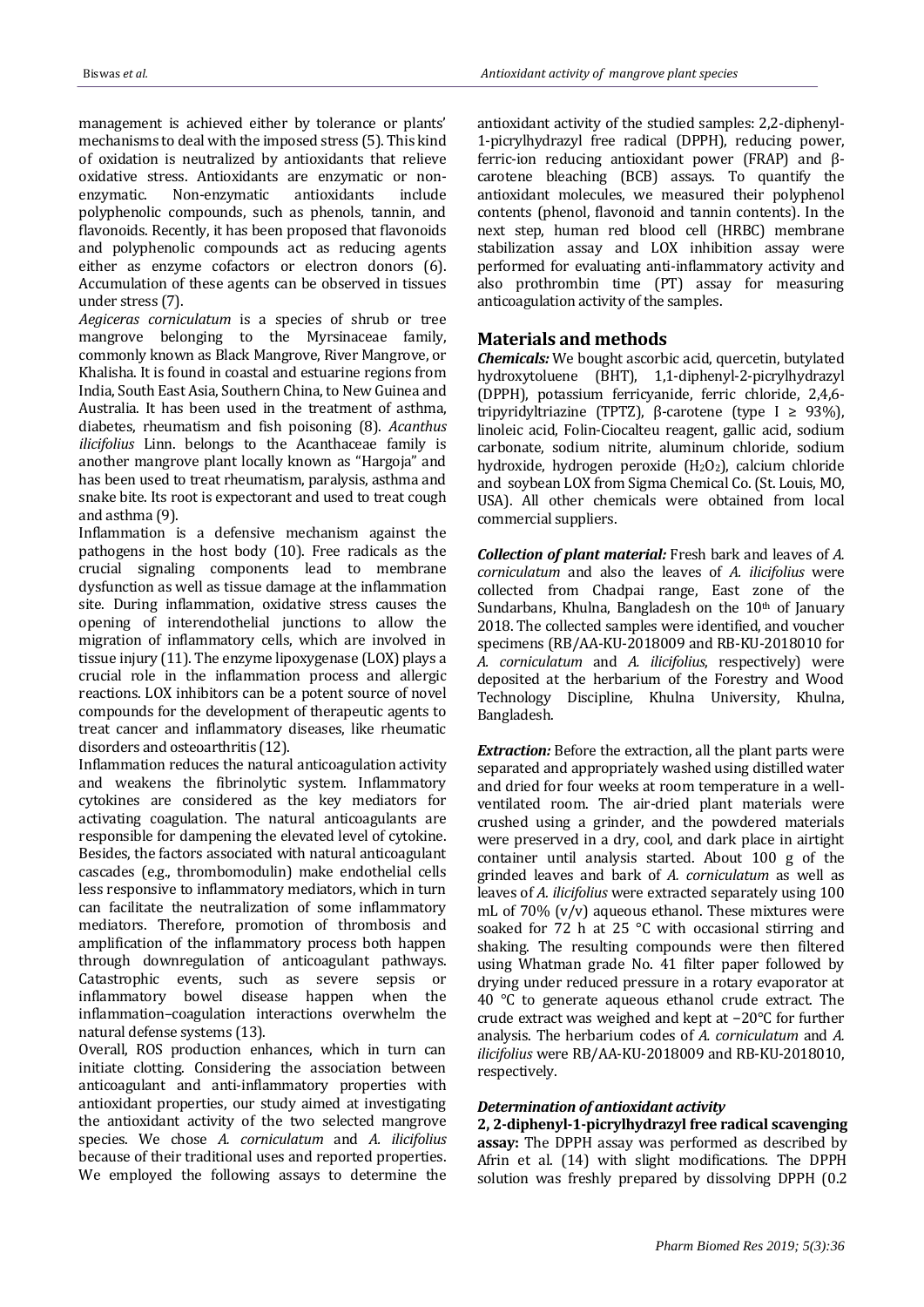mM) in absolute ethanol. Two milliliters of the plant extracts and several standard different concentrations (6.25, 12.5, 25, 50, and 100 µg/mL) were added to 2 mL of DPPH solution followed by mixing properly and incubating at dark for 30 min. The inhibition percentage was calculated by recording absorbance at 517 nm against ethanol blank in a UV-visible spectrophotometer (UV-VIS Spectrophotometer - 2375, Labmatrix Manufacturing LLP). The following formula was employed to calculate scavenging activity:

Scavenging ability for DPPH radicals (%) = 
$$
\frac{Abs_{control} - Abs_{sample}}{Abs_{control}} \times 100
$$

where Abs<sub>control</sub> refers to the absorbance of DPPH radical solution without samples, and Abssample denotes the absorbance of DPPH radical solution with samples. Ascorbic acid was used as the standard antioxidant. The 50% inhibitory concentration  $(IC_{50})$  was determined by a non-linear regression curve of percent inhibition against the sample concentration.

**Reducing power assay:** The reducing power was determined according to the method developed by Afrin et al. (14) with some modifications. Various concentrations of extracts (25, 50, 100, 200, and 400 µg/mL) were mixed with 1.25 mL of phosphate buffer and 1.25 mL of potassium ferricyanide. After incubating at 50 <sup>0</sup>C for 20 min in water baths, 1.25 mL of trichloroacetic acid (10%) was added and centrifuged at 3000 rpm for 10 min. Then, 1.25 mL of the solution from the upper layer was mixed with an equal volume of distilled water and 250 µL freshly prepared ferric chloride solution (0.1%). The absorbance was taken at 700 nm. Ascorbic acid was used as the standard.

**Ferric-ion reducing antioxidant power assay:** FRAP assay is another method developed to determine the reducing power. We performed its protocol as described by Shokrzadeh et al. (15) with slight modifications. A standard curve was plotted by adding the FRAP reagent to Fe2+ solutions of known concentrations ranging from 0 to 100 µM. FRAP reagent for the calibration curve was prepared by mixing 25 mL of acetate buffer (300 mM; pH 3.6), 2.5 mL of TPTZ (2, 4, 6-tripyridyl-s-triazine) solution and 2.5 mL of  $H_2O$  followed by heating at 37 °C before the experiment. Likewise, FRAP reagent for the sample and standard ascorbic acid was prepared using 2.5 mL of ferric chloride  $[FeCl<sub>3</sub>.6H<sub>2</sub>O (20 mM)]$  instead of H<sub>2</sub>O. A total of 100 µL of plant extract/ascorbic acid, 900 µL of distilled  $H_2O$ , and 2 mL of FRAP reagent were added to prepare reaction mixture followed by incubation in water bath (dark condition) at 37 °C for 30 min. After cooling, the absorbance was recorded at 593 nm.

**β-Carotene bleaching assay:** The β-carotene-linoleic acid bleaching assay was carried out based on the method by Ksiksi et al. (2012) (16). In brief, 1 mL of β-carotene solution (100  $\mu$ g/mL), 200  $\mu$ L of linoleic acid, and 200  $\mu$ L of Tween-40 were adequately mixed. Then, the

chloroform was removed using rotary evaporator at 40 °C. In the next step, 100 mL of oxygenated distilled water was added, and emulsion solution was prepared by shaking vigorously. About 3 mL of β-carotene emulsion and 200 µL of various concentrations of extracts (6.25, 12.5, 25, 50, and 100  $\mu$ g/mL) were added into the test tubes. BHT was used as the standard. After preparing the reaction mixtures, an initial absorbance was immediately taken at 460 nm against a blank, which was made by an emulsion containing all except β-carotene. After the incubation of reaction mixtures at 50 °C in water bath, the final absorbance was remeasured at 470 nm. Percent inhibition of the samples was calculated by following equation:

Inhibition of bleaching (
$$
\%
$$
) =  $\frac{Abs_{control} - Abs_{sample}}{Abs_{control}} \times 100$ 

where Abs<sub>control</sub> refers to the absorbance of β-carotene linoleic acid solution without samples. BHT was used as the standard antioxidant. The IC<sub>50</sub> value calculation for βcarotene bleaching inhibition was similar to that of the DPPH radical scavenging activity assay.

*Screening of Phytochemical constituent:* Phytochemical components of the bark and leaf extract of *A. corniculatum* and also leaf extract of *A. ilicifolius* were screened according to the standard protocols (17) to identify the presence of phenolic compounds, flavonoids, tannins, saponins, carbohydrate, alkaloids, and fats.

#### *Polyphenolic compound analysis of plant extracts*

**Total phenolic content :** The total phenolic content (TPC) of plant extracts was quantified using the Folin-Ciocalteu method (18) with some modifications. In brief, 1 mL of the extract solution (100  $\mu$ g/mL) was diluted to 9 mL with water. Then, 1 mL of Folin-Ciocalteu (FC) reagent and 10 mL of 7% sodium carbonate (Na<sub>2</sub>CO<sub>3</sub>, w/v) were added. That mixture was then incubated at room temperature for 60 min followed by the adjustment of volume to 25 mL with distilled water and mixing. The absorbance was measured at 750 nm against the blank on a spectrophotometer. The TPC was calculated using the gallic acid standard curve and expressed as mg of gallic acid equivalent (GAE) per mg of dry extract (mg GAE/g dw).

**Total flavonoid content:** The total flavonoid content (TFC) was estimated using the protocol as previously described (18) with minor modifications. In brief, the plant extract (100 µg/mL, 1 mL) was added to 5 mL of distilled water plus  $0.3$  mL of NaNO<sub>2</sub> solution (5%, w/y) and the mixture was shaken and left to stand for 5 min. Then,  $0.6$  mL of AlCl<sub>3</sub> (10%) solution was added, and after 5 min, we added 2 mL of NaOH solution (1 M). After mixing properly, the solution was allowed to stand at room temperature for 5 min. The absorbance of reaction mixture was recorded at 510 nm against the blank. The TFC was calculated using the calibration curve of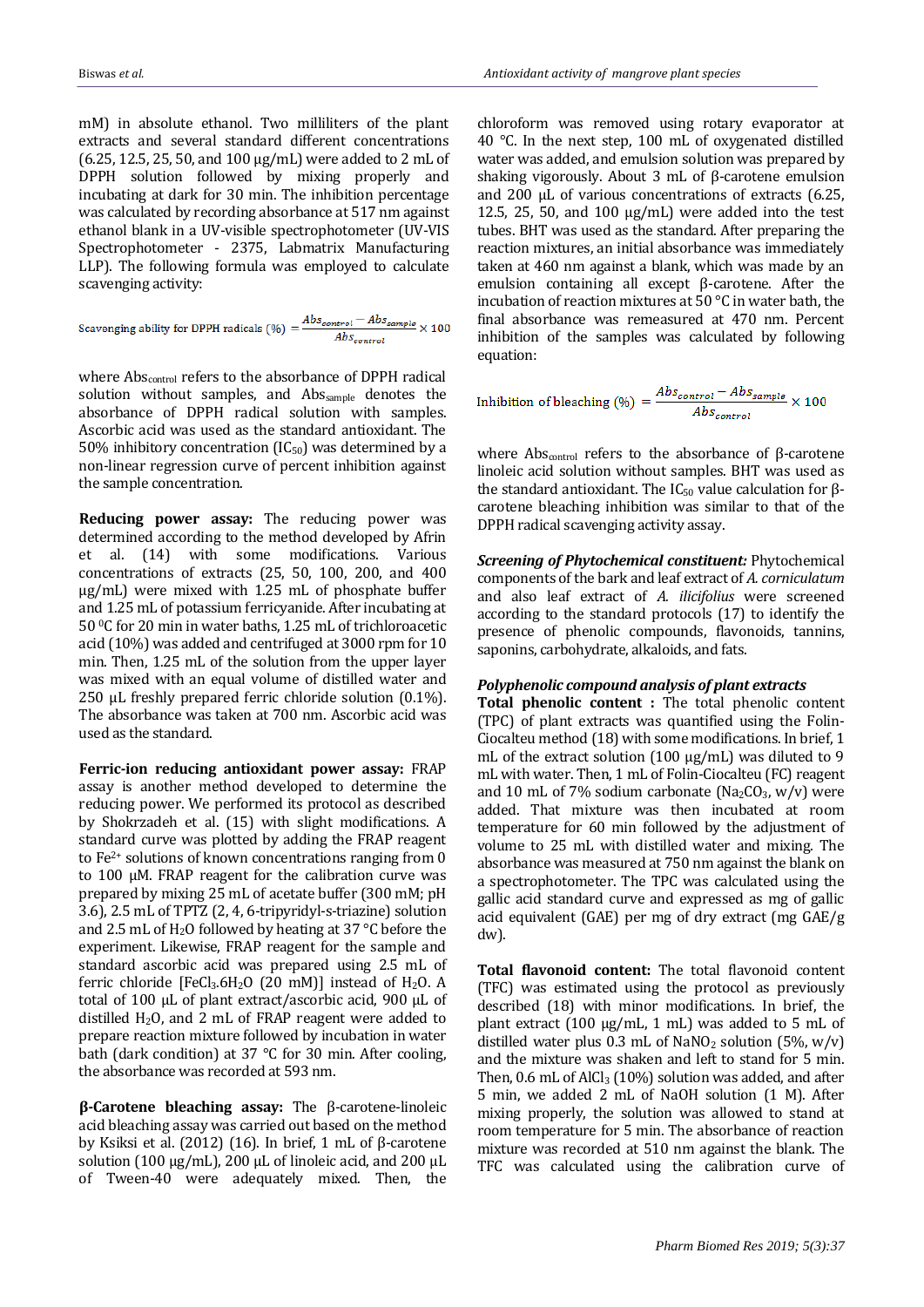quercetin. The values were expressed as mg of quercetin equivalents (QEs) per mg of dry extract (mg QE/g dw).

**Total tannin content:** Total tannin content (TTC) was determined based on the method as described earlier (19) with minor modifications. The plants' extracts (100 µg/mL, 1 mL), 0.5 mL of FC reagent, and also 7.5 mL of distilled water were mixed and left for 5 min. In the next step, 1 mL of 35%  $(w/v)$  Na<sub>2</sub>CO<sub>3</sub> solution was added. After adjusting the volume to 10 mL, the mixture was incubated at room temperature for 30 min. The absorbance of the reaction mixtures was measured at 725 nm using a blank. Gallic acid was used for the preparation of standard curve, and the TTC levels were determined in mg of gallic acid equivalents (GAEs) per mg of dry extract (mg GAE/g dw).

#### *Determination of anti-inflammatory activity*

**Human RBC membrane stabilization activity:** It was studied by the hemolysis of human RBC using either hypotonic solution or hydrogen peroxide  $(H_2O_2)$ . Five milliliters of blood was collected from the human volunteers and kept at an EDTA vacuum test tube to prevent blood coagulation.

 **H2O<sup>2</sup> induced HRBCMS activity:** This assay was performed based on the method as previously described (20). The collected blood sample was centrifuged at 3000 rpm for 15 min. After removing the supernatant, the remaining cells were washed thrice using PBS (10x, pH 7.4), and then  $4\%$  (v/v) RBC suspension was prepared by diluting in PBS. To prepare the reaction mixture, we mixed 1 mL of the RBC suspension and 0.5 mL of various concentrations of plants' extracts (50-800 μg/mL) and incubated it for 5 min at room temperature. Then, 0.5 mL  $H_2O_2$  (100  $\mu$ M) was added and shaken well. Ascorbic acid was used as the standard drug. The control was prepared by omitting the sample (plant extract or standard). The percentage inhibition of hemolysis was calculated by the following formula:

% inhibition =  $\frac{absorbance\ of\ control - absorbance\ of\ sample}{observed\ cost\ on\ 100} \times 100$ absorbance of control

 **Hypotonoic solution induced HRBCMS activity:** We followed the previously used method to perform this assay (21) with minor modifications. An equal volume of blood and sterilized Alsever's solution (2% dextrose, 0.8% sodium citrate, 0.42% NaCl, and 0.05% citric acid in distilled water) were centrifuged at 3000 rpm for 10 min. The supernatant was carefully separated using Pasteur pipette, and isosaline (0.85%, pH 7.2) was used to wash the cells three times and prepare  $10\%$  (v/v) RBC suspension. The assay mixtures consisted of 2 mL of hyposaline (0.25%  $w/v$ ), 1 mL of phosphate buffer saline (0.15 M, pH 7.4), 0.5 mL RBC suspension and various concentrations of the extracts and standard (50- 800 μg/mL). Diclofenac sodium was used as the reference standard. The control was prepared with

saline by omitting the extracts. After 30 min of incubation at 37 °C in a water bath, the reaction mixture was cooled and centrifuged for 10 min at 5000 rpm. The absorbance of the released hemoglobin was measured at 540 nm. The percentage inhibition of hemolysis was determined through the following equation:

% inhibition =  $\frac{absorbance\ of\ control-absorbance\ of\ sample}{absorbance\ of\ control} \times 100$ 

**Lipoxygenase inhibition assay:** The inhibition of LOX activity was determined according to the previous study (22) with slight modifications. LOX (final concentration of 167 U/mL) was prepared in borate buffer solution (0.2 M, pH 9.00), and linoleic acid (134 μM) was used as a substrate. Different concentrations of the samples' extracts  $(6.25 - 100 \text{ µg/mL})$  were prepared with 1.6% DMSO solutions. The enzyme solution was stored on ice throughout the assay. In the next step, 25 μL of the extracts and also 975 μL of the enzyme solution were added, and the mixture was kept at room temperature for 5 min. Then, 1 mL of linoleic acid was added to the solution, and its absorbance was measured at 234 nm against a blank (25 μL DMSO, 975 μL borate buffer, and 1 mL linoleic acid) for 10 min with 1-min interval. Quercetin was used as a positive control. The LOX inhibition percent was calculated using the following equation:

$$
\% inhibition = \frac{A-B}{A} \times 100
$$

where A refers to the absorbance at 234 nm without a test sample, and B represents absorbance at 234 nm with a test sample. The  $IC_{50}$  values were estimated by interpolating from the equation of inhibition activity against concentration.

## **Determination of anticoagulation activity**

*Prothrombin time (PT) determination assay:* The PT was determined as the previous study (23). Five milliliters of blood was drawn into EDTA vacuum tube from the median cubital vein of 15 healthy volunteers. The blood samples were then centrifuged for 15 min at 3000 rpm. The obtained plasma samples of each individual were pooled together in a plane container using automatic pipette and stored at 4 °C until the use. About 200 µL of plasma was mixed with 100 µL of different concentrations of plants' samples (50-800 μg/mL) followed by shaking well to mix them properly. Then, 300  $\mu$ L of CaCl<sub>2</sub> (25 mM) was added to the reaction tubes and incubated at 37 °C in a water bath. To allow the reaction, the tubes were shaken gently and tilted back and forth in 5-s intervals. The coagulation time was determined in seconds using a stopwatch.

*Statistical analysis:* Three replications were considered for all the experiments, and the results were expressed as mean ± standard deviation (SD). Analysis of variance (ANOVA) followed by Bonferroni test were performed in Graphpad Prism Version 6.01. The P values of less than 0.05 were considered significant.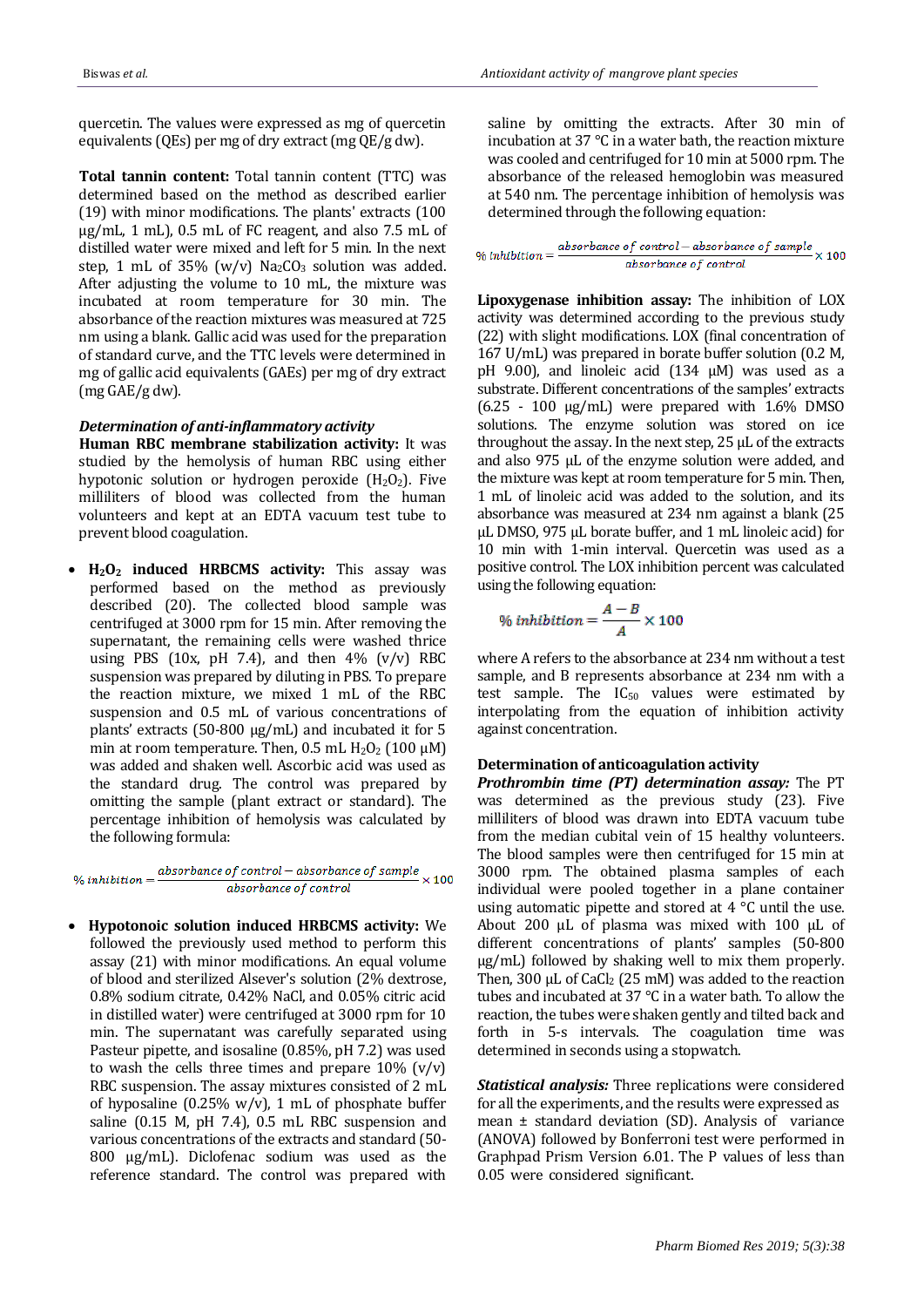

# **Results**

Each compound produced in plant parts has its antioxidant activity, which is very difficult to estimate by a single antioxidant assay (24). Various methods, including DPPH, BCB and FRAP methods were used to determine the antioxidant properties of the plants' extracts.

The inhibition activity of DPPH free radical scavenging increased linearly in a concentration-dependent pattern (Fig. 2a).

The bark and leaf extract of *A. corniculatum* showed significant  $(P<0.001)$  antioxidant activity with  $IC_{50}$  values of 20.49 ± 2.14 µg/mL and 33.51 ± 1.60 µg/mL, respectively compared to the standard ascorbic acid (IC<sup>50</sup> = 10.08 ± 1.79 µg/mL) (Table 1). *A. ilicifolius* leaf extract exhibited less potent antioxidant activity with higher  $IC_{50}$ value (78.90  $\pm$  1.87 µg/mL).



**Figure 2.** Antioxidant properties of plant extracts and standards (a: DPPH free radical scavenging activity, b: BCB inhibition activity, c: Reducing power activity). Statistical analysis of all samples antioxidant activities were significantly different from the control groups (*P*<0.001).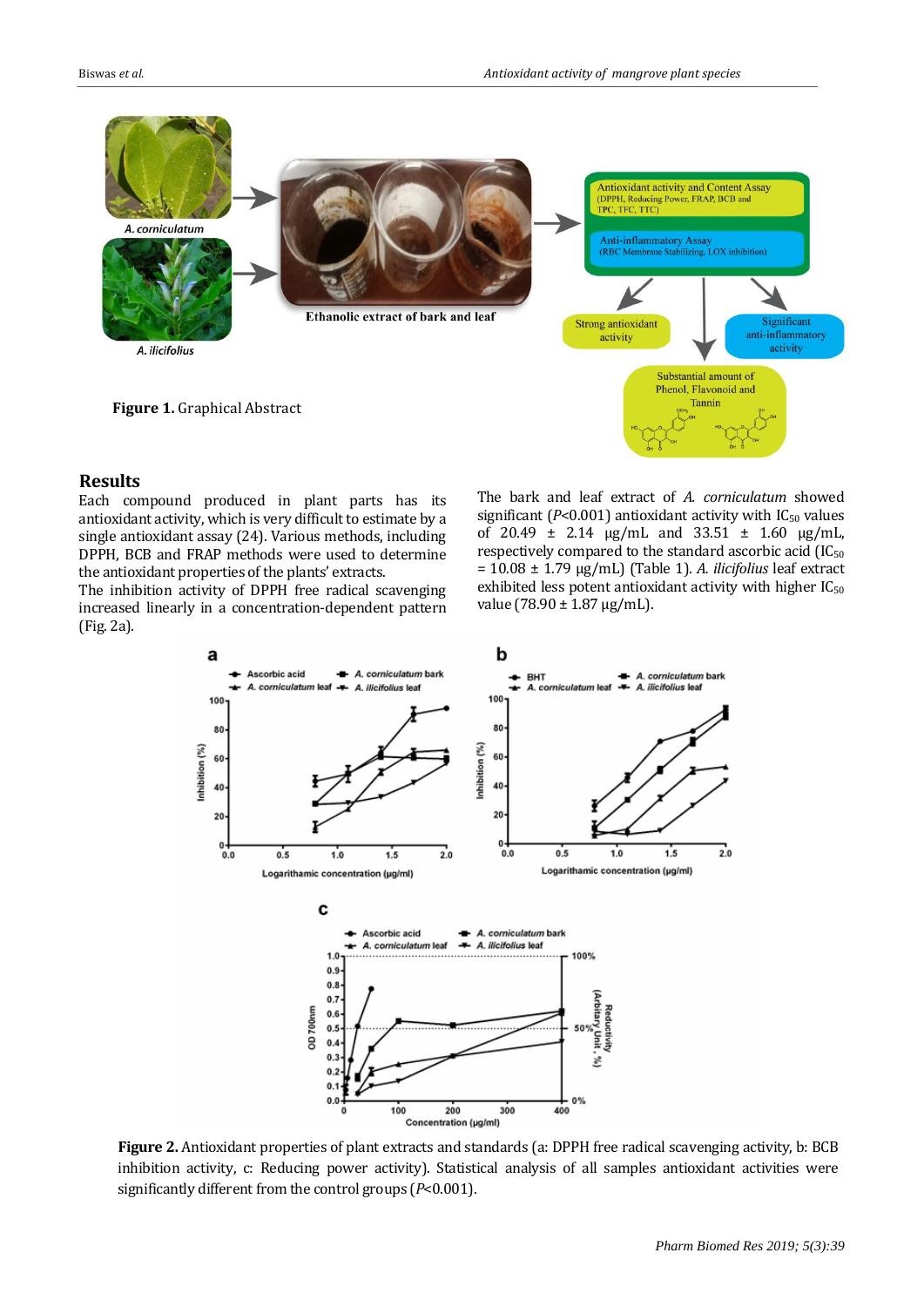|                 | <b>Antioxidant activity</b>              |                                                       |                                                           |                                         | Quantitative analysis of<br>antioxidant molecule |                                  |                                   | Anti-inflammatory<br>activity                                          |                                                                                                               |                                                       | Anticoa<br>gulation<br>ac ivity    |
|-----------------|------------------------------------------|-------------------------------------------------------|-----------------------------------------------------------|-----------------------------------------|--------------------------------------------------|----------------------------------|-----------------------------------|------------------------------------------------------------------------|---------------------------------------------------------------------------------------------------------------|-------------------------------------------------------|------------------------------------|
| Sample          | <b>DPPH</b><br>$IC_{50}$<br>$(\mu g/mL)$ | Reducing<br>power<br>EC <sub>50</sub><br>$(\mu g/mL)$ | <b>FRAP</b><br>$Fe2+$ eq.<br>$(\mu M/100)$<br>$\mu$ g dw) | <b>BCB</b><br>$IC_{50}$<br>$(\mu g/mL)$ | <b>TPC</b><br>(mg<br>GAE/g<br>dw)                | <b>TFC</b><br>(mg<br>QE/g<br>dw) | <b>TTC</b><br>(mg<br>GAE/g<br>dw) | H <sub>2</sub> O <sub>2</sub><br>mediated<br>$IC_{50}$<br>$(\mu g/mL)$ | <b>RBC</b> Membrane<br><b>Stabilization</b><br>Hypotonic<br>solution<br>mediated<br>$IC_{50}$<br>$(\mu g/mL)$ | <b>LOX</b><br>inhibition<br>$IC_{50}$<br>$(\mu g/mL)$ | PT<br>at 800<br>$\mu$ /mL<br>(min) |
| <b>Standard</b> | $10.08 \pm$<br>1.79a                     | $28.49 \pm$<br>0.39a                                  | $84.11 \pm$<br>0.93a                                      | $14.67 \pm$<br>0.03 <sup>b</sup>        |                                                  |                                  |                                   | $32.15 \pm$<br>0.03a                                                   | $53.57 \pm$<br>0.019a                                                                                         | $23.58 \pm$<br>1.75c                                  | $35.24 \pm$<br>0.05d               |
| A. corniculatum | $20.49 \pm$                              | $215.21 \pm$                                          | $72.80 \pm$                                               | $24.77 \pm$                             | $499.04 \pm$                                     | 568.33                           | $545.47 \pm$                      | $63.93 \pm$                                                            | $360.51 \pm$                                                                                                  | $26.79 \pm$                                           | $18.19 \pm$                        |
| Bark            | 2.14                                     | 4.71                                                  | 1.20                                                      | 0.02                                    | 0.01                                             | ± 0.01                           | 9.47                              | 0.02                                                                   | 0.002                                                                                                         | 1.31                                                  | 0.13                               |
| A. corniculatum | $33.51 \pm$                              | $319.41 \pm$                                          | $29.36 \pm$                                               | $68.94 \pm$                             | $277.11 \pm$                                     | 210.00                           | $205.54 \pm$                      | $120.78 \pm$                                                           | $525.10 \pm$                                                                                                  | $59.51 \pm$                                           | $10.33 \pm$                        |
| Leaf            | 1.59                                     | 3.71                                                  | 0.43                                                      | 0.02                                    | 0.01                                             | $\pm\,0.01$                      | 6.15                              | 0.01                                                                   | 0.001                                                                                                         | 2.45                                                  | 0.14                               |
| A. ilicifolius  | $78.90 \pm$                              | $465.81 \pm$                                          | $13.25 \pm$                                               | $278.67 \pm$                            | $128.86 \pm$                                     | 18.33                            | $31.12 \pm$                       | $352.93 \pm$                                                           | $886.98 \pm$                                                                                                  | $108.61 \pm$                                          | $8.87 \pm$                         |
| Leaf            | 1.87                                     | 5.65                                                  | 0.21                                                      | 0.01                                    | 0.01                                             | ± 0.01                           | 1.16                              | 0.001                                                                  | 0.001                                                                                                         | 2.72                                                  | (41)                               |

**Table 1.** Antioxidant, anti-inflammatory, and anticoagulation properties of plants' extracts and standards. Values are expressed as mean ± SD. Statistical analysis of all activities showed significant differences (*P*<0.001) compared with the control group.

 $a =$  Ascorbic acid, b = BHT,  $c =$  Quercetin,  $d =$  Warfarin

The reducing power of all studied extracts and also the standards were found with the increased reducing capability, which increased in a concentration-dependent manner (Fig. 2c). An arbitrary unit was assumed, where 1.0 absorbance was considered as 100% reducing capacity, according to Ferreira et al. (25). Therefore, 50% effective concentration  $(EC_{50})$  was defined as the concentration that the reducing power showed 0.5 of absorbance. As shown in Table 1, *A. corniculatum* bark was found with relatively lower  $EC_{50}$  value (215.21  $\pm$  4.71  $\mu$ g/mL) compared to the standard ascorbic acid (EC<sub>50</sub> = 28.49 ± 0.39 µg/mL). In contrast, the reducing power of *A. corniculatum and A. ilicifolius leaves* ( $EC_{50} = 319.409 \pm$ 3.71 and  $465.81 \pm 5.65$  µg/mL, respectively) was less than that of *A. corniculatum* bark.

The *A. corniculatum* bark extract showed effective reduction ability among the extracts, with the FRAP value of 72.80  $\pm$  1.20 µM Fe (II)/100 µg drv weight, whereas ascorbic acid was observed with FRAP value of 84.11  $\pm$  $0.93 \mu$ M Fe (II)/100  $\mu$ g dry weight (Table 1).

Like DPPH assay, in BCB assay, all extracts showed the increased concentration dependency (Fig. 2b). The antioxidant activity is shown in Table 1. The respective  $IC_{50}$ value of the bark and leaf extract of *A. corniculatum* and leaf extract of *A. ilicifolius* in BCB assay was  $24.77 \pm 0.02$   $\mu$ g/mL,

68.94 ± 0.02 µg/mL and 278.67 ± 0.01 µg/mL, respectively.

The TPC and TTC of extracts were expressed as mg GAE/g dw, whereas TFC was expressed as mg QE/g dw. It is noticeable from the Table 1 that the bark extract of *A. corniculatum* possessed higher amount of phenol (499.04  $\pm$  0.01 mg GAE/g dw), flavonoid (568.33  $\pm$  0.01 mg QE/g dw) and tannin (545.47 ± 9.47 mg GAE/g dw), whereas, *A. corniculatum* leaf extract was found with phenolic content of 277.11  $\pm$  0.01 mg GAE/g dw, flavonoid content of  $210.00 \pm 0.01$  mg QE/g dw and tannin content of 205.54  $\pm$ 6.15 mg GAE/g dw. In contrast, *A. ilicifolius* leaf extract showed lower amount of these polyphenol contents.

In HRBC membrane stabilization activity assay, ascorbic acid was chosen as the standard. All samples exhibited inhibition activity in a concentration-dependent pattern (Fig. 3a, b). In particular, *A. corniculatum* bark was found with IC<sub>50</sub> value of  $32.15 \pm 0.03$  µg/mL and  $53.57 \pm 0.019$ µg/mL, respectively (Table 1). The LOX inhibitory activity of the extracts was determined and compared with that of quercetin (Fig. 3c). All extracts showed an inhibitory effect in a concentration-dependent manner. We found that *A. corniculatum* bark had lower IC<sub>50</sub> value of 26.79  $\pm$ 1.31 µg/mL, which was very close to the standard quercetin ( $IC_{50} = 23.58 \pm 1.75 \mu g/mL$ ).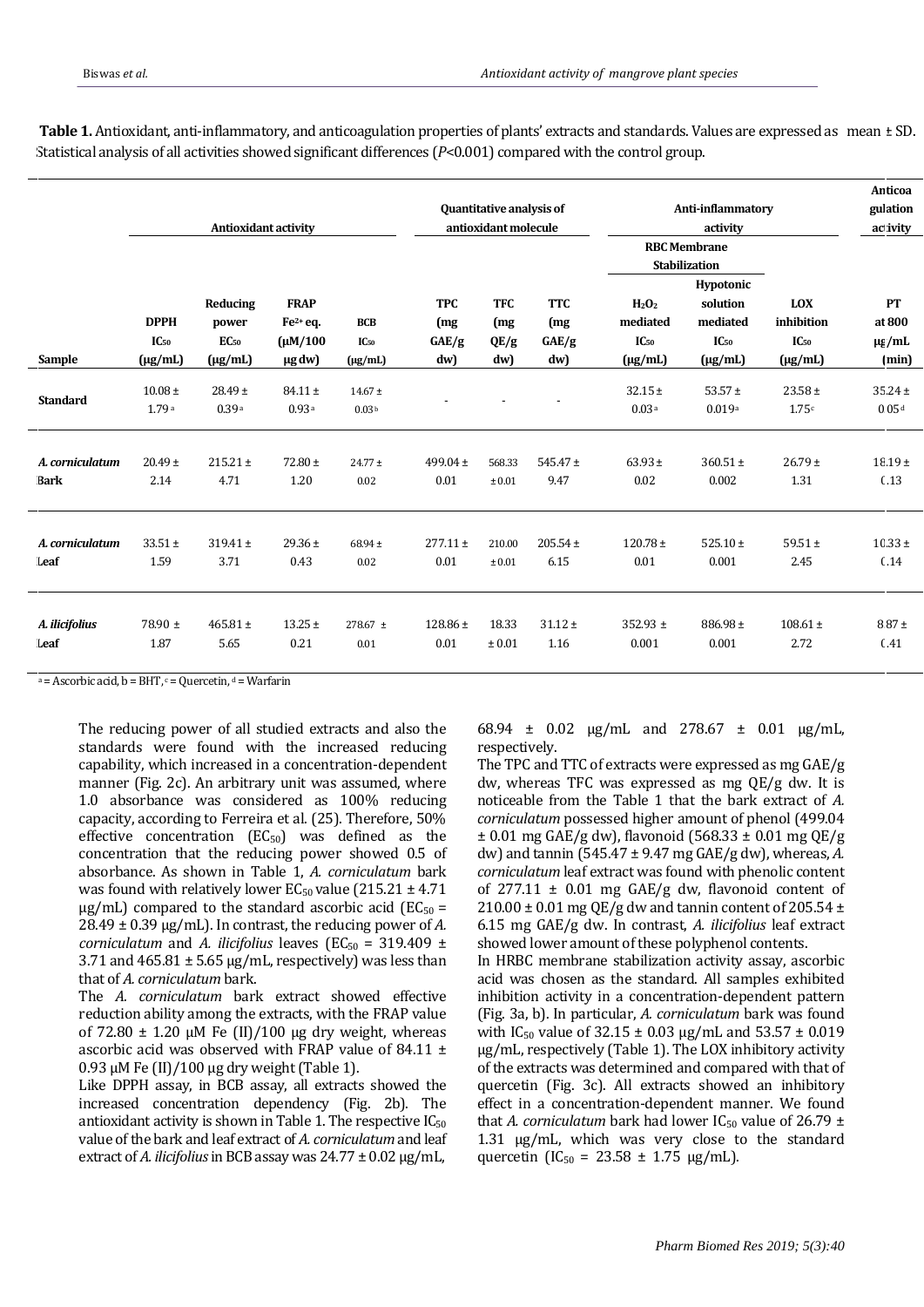Also, *A. corniculatum* and *A. ilicifolius* leaves showed considerable amounts of LOX inhibition activity ( $IC_{50}$  = 59.51 ± 2.45 and 108.61 ± 2.72 µg/mL, respectively). In PT assay, the clotting time of all extracts showed a concentration-dependent manner (Table 2). Standard warfarin took the highest time to clot  $(35.24 \pm 0.05 \text{ min at }$ 800 µg/mL). *A. corniculatum* bark needed 18.19 ± 0.13 min and *A. corniculatum* leaf took 10.33 ± 0.14 min for complete clotting at highest concentration (800 µg/mL). *A. corniculatum* leaf prevented the coagulation within  $8.87 \pm 0.41$  min.

#### **Discussion**

Oxidative stress-mediated inflammation is a common risk factor in the pathogenesis of numerous diseases. Nonsteroidal anti-inflammatory drugs (NSAIDs) are commonly used against inflammatory conditions. However, various complications associated with NSAIDs have resulted in considering alternative pharmacotherapies. In this regard, plant-derived antioxidant metabolites with antiinflammatory properties can be an attractive proponent. In the present study, two mangrove plants, namely *A. corniculatum* and *A. ilicifolius* were explored as potential



Figure 3. Anti-inflammatory properties of the extracts and standards (a: H<sub>2</sub>O<sub>2</sub> induced HRBCMS activity, b: Hypotonic solution-induced HR BCMS activity, c: LOX inhibition activity). Statistical analysis of anti-inflammatory activities revealed significant differences between the samples and control groups (*P*<0.001).

**Table 2.** Prothrombin time (PT) of the extracts and standard. Values are expressed as mean ± SD. All values are statistically significant (*P*<0.001) compared with the control group.

| Concentration | PT Time (min)       |                      |                      |                     |  |  |  |  |  |
|---------------|---------------------|----------------------|----------------------|---------------------|--|--|--|--|--|
| $(\mu g/mL)$  | Warfarin (standard) | A. corniculatum bark | A. corniculatum leaf | A. ilicifolius leaf |  |  |  |  |  |
| 800           | $35.24 \pm 0.05$    | $18.19 \pm 0.13$     | $10.33 \pm 0.14$     | $8.87 \pm 0.41$     |  |  |  |  |  |
| 400           | $32.00 \pm 0.39$    | $16.45 \pm 0.13$     | $9.30 \pm 0.10$      | $8.25 \pm 0.16$     |  |  |  |  |  |
| 200           | $30.17 \pm 0.12$    | $14.38 \pm 0.19$     | $8.43 \pm 0.11$      | $7.4 \pm 0.06$      |  |  |  |  |  |
| 100           | $27.23 \pm 0.12$    | $13.07 \pm 0.06$     | $7.39 \pm 0.10$      | $6.95 \pm 0.36$     |  |  |  |  |  |
| 50            | $25.41 \pm 0.12$    | $10.35 \pm 0.07$     | $6.91 \pm 0.33$      | $5.96 \pm 0.34$     |  |  |  |  |  |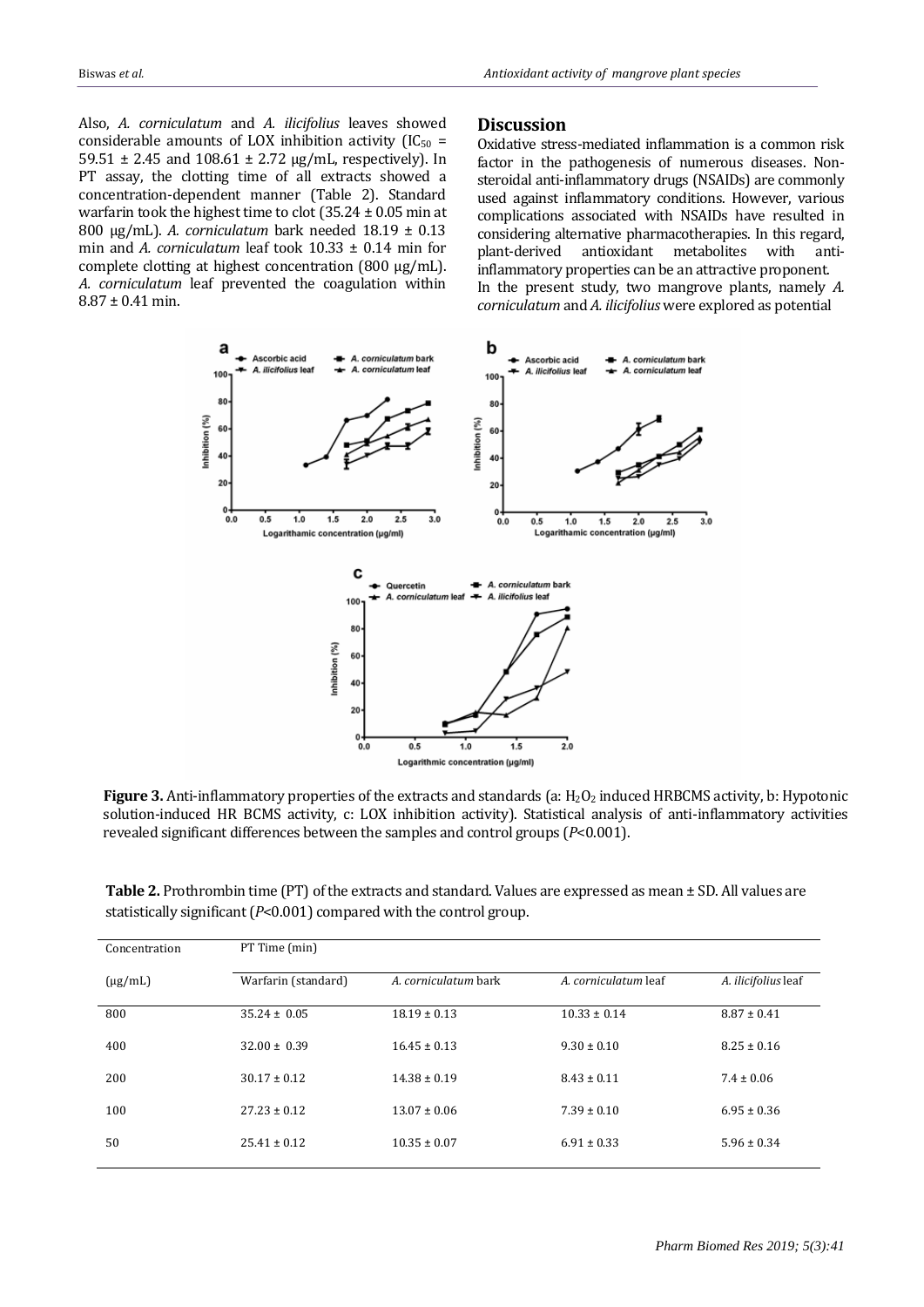In the present study, two mangrove plants, namely *A. corniculatum* and *A. ilicifolius* were explored as potential sources of natural antioxidants with anti-inflammatory properties.

In DPPH inhibition assay, *A. corniculatum* was found as a more significant potential source of antioxidant than *A. ilicifolius*. Compounds with reducing power have electron donation capacity and can reduce oxidized intermediate of the lipid peroxidation process. Accordingly, they are considered as primary and secondary antioxidants (14). Therefore, to obtain accurate results regarding antioxidant activity, we evaluated reducing power and FRAP value of the studied extracts. We found *A. corniculatum* bark more potential reducing capabilities than other extracts. In the FRAP assay, we also quantified the reduction power equivalent to the Fe (II) ion. By extrapolating the absorbance in the equation of Fe (II) ion standard curve, we estimated the reducing power of plants' extracts. *A. corniculatum,* and *A. ilicifolius* leaves samples were observed with lower reducing ability than *A. corniculatum* bark sample. Contrary to the findings of Bidve et al. (8), we found higher amount of reducing capacity, which could be due to the difference in the used solvents. Ngo et al. (26) showed that aqueous ethanol extract had higher antioxidant capacity than absolute methanol. Similarly, it is also reported that the combination of organic solvents with water can extract highest antioxidant capacities (27). In general, antioxidant molecules can prolong the length of rapid color degradation process of β-carotene (coupled with linoleic acid) by neutralizing the peroxide products of linoleic acid. Accordingly, BCB method can estimate the ability of an antioxidant to inhibit lipid peroxidation (16). The findings of BCB assay (Table 1) indicated that the bark extract of *A. corniculatum* possesses considerable activity, which is close to the positive control BHT ( $IC_{50} = 14.67 \pm$  $0.03 \mu g/mL$ ).

Phytochemical screening of all ethanolic extracts of both plants demonstrated the presence of phenolics, flavonoids, tannins, and alkaloids, whereas proteins and oil were not present in those extracts. Although saponins were found in *A. corniculatum* bark, they were absent in *A. corniculatum,* and *A. ilicifolius* leaves extracts. Generally, phenolics flavonoids and tannins are mostly associated with the antioxidant activity of plants.

The higher antioxidant activity of these extracts made us take the leap of quantitative analysis of polyphenol content. Therefore, the total polyphenolic contents were determined as the quantification of antioxidant compounds correlated with the antioxidant properties of the studied samples. The findings of TPC are consistent with the results reported by Wei et al. (28). Flavonoids, like Isorhamnetin (29), Quercetin (30), and several tannins were isolated from the aerial parts of *A. corniculatum* (28). We postulate the presence of such compounds might be the reason for the higher amount of flavonoid and tannin contents in our study. Moreover, the obtained polyphenol content was correlated with antioxidant properties.

Previous studies showed that neutrophils, defensive blood cells of the host, mainly can generate ROS (31). Apart from having antioxidant properties, the phenolic compounds and flavonoids are also anti-inflammatory factors (32). In our study, three different methods were performed to determine the anti-inflammatory properties of the extracts. In HRBC membrane stabilization activity assay, we used various concentrations of the extracts to protect the bursting of RBC, which was mediated by  $H_2O_2$ and hypotonicity. *A. corniculatum* bark was found with the highest potential to protect the RBC lysis both by  $H_2O_2$ and hyposaline at relatively lower IC<sub>50</sub> value. In contrast, *A. corniculatum* and *A. ilicifolius* leaves had the lowest activity (Table 1). The enzymatic antioxidants are directly involved in the neutralization of ROS. Compared to standard quercetin, *A. corniculatum* bark showed potential LOX inhibition activity. Consistent with antioxidant properties, anti-inflammatory activity of the extracts also showed similar results. These results confirmed their antioxidant properties as they showed significant anti-inflammatory properties compared with the standards, suggesting that all specimens possess antioxidant properties.

PT was determined by clotting times at different concentrations of the extracts. High anticoagulation effect of *A. corniculatum* extracts was reported in previous studies (33). Substances with high antioxidant activity also exhibit anticoagulant activity; therefore, flavonoid groups also have anticoagulant effects (34). Isorhamnetin (as a flavonoid) was isolated from the bark of *A. corniculatum* (29). It is reported that isorhamnetin possesses anticoagulation (antithrombotic) properties (35). This isorhamnetin along with other flavonoids could modulate the anticoagulation activity. In our study, *A. corniculatum* bark and leaf demonstrated significant (*P*<0.001) PT. According to the results, all extracts delayed coagulation time, which indicated their potential anticoagulation properties.

Based on the current study, *A. corniculatum* bark possesses significant antioxidant potential with a higher amount of polyphenol content (phenol, flavonoid, and Tannin). Besides, it also showed significant antiinflammatory and anticoagulation properties.

## **Conclusion**

Two mangrove species, namely *A. corniculatum* and *A. ilicifolius* were investigated in this study for their antioxidant and anti-inflammatory properties. *A. corniculatum* ethanolic bark extract demonstrated potent antioxidant, anti-inflammatory, and anticoagulation properties compared with all evaluated extracts. We infer that polyphenols, particularly flavonoid compounds, might be responsible for the observed biological properties as we could demonstrate a significant positive correlation between metabolic content and biological activity. An LC-MS analysis needs to be carried out to reveal the metabolic profile of *A. corniculatum* and *A. ilicifolius*, particularly for the ethanolic bark extract of *A. corniculatum*, which demonstrated potent antioxidant, anti-inflammatory, and anticoagulation effects.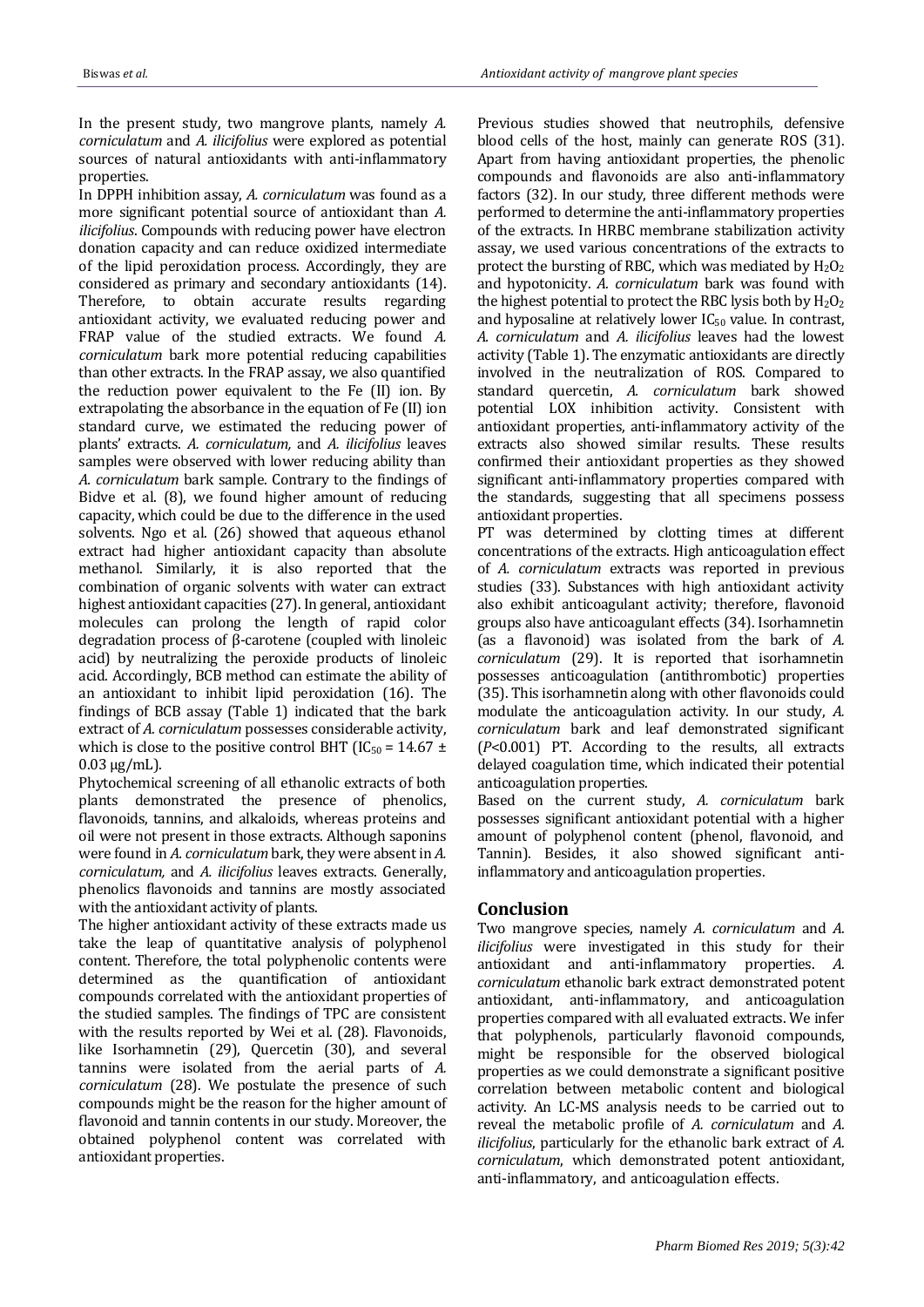## **Ethical statement**

This study was approved by Khulna University, Bangladesh (Ethical code: KUAEC-2017/08/15). All ethical considerations were observed throughout the research. To draw human blood (RBC membranestabilizing assay), the procedure and rules of Bangladesh Medical Research Council were strictly followed.

# **Funding**

The research was funded by Advanced Research in Science, Ministry of Education, Government of the People's Republic of Bangladesh and Khulna University, Bangladesh.

# **Authors' contributions**

Rana Biswas and Afiya Aunjum; Concept, literature search, experimental studies, data acquisition, data analysis, statistical analysis, and manuscript preparation.

Tauhidur Rahman Nurunnabi and Sujan Kumar Kundu; Sample collection, herbarium preparation, data acquisition, data analysis, statistical analysis, and manuscript preparation.

S. M. Mahbubur Rahman and Kazi Mohammed Didarul Islam; Definition of intellectual content, data analysis, manuscript preparation, manuscript editing, and manuscript review.

Md. Morsaline Billah and Md. Emdadul Islam; Concept, experimental design, data analysis, statistical analysis, manuscript editing, and manuscript review.

## **Conflicts of interests**

The authors declare no conflicts of interest.

## **Acknowledgments**

We acknowledge the Biotechnology and Genetic Engineering Discipline, Khulna University, Bangladesh, for providing necessary guidance and support during lab activities. The authors are also indebted to the Ministry of Education, Government of Bangladesh for their financial support in carrying out this research. We also acknowledge the Forestry and Wood Technology Discipline, Khulna University, Khulna, Bangladesh for the identification of plant materials.

#### **References**

- 1. Valko M, Rhodes CJ, Moncol J, Izakovic M, Mazur M. Free radicals, metals and antioxidants in oxidative stress-induced cancer. Chem Biol Interact 2006; 160:1-40.
- 2. Valko M, Leibfritz D, Moncol J, Cronin MT, Mazur M, Telser J. Free radicals and antioxidants in normal physiological functions and human disease. Int J Biochem Cell Biol 2007; 39:44-84.
- 3. Jung HA, Su BN, Keller WJ, Mehta RG, Kinghorn AD. Antioxidant xanthones from the pericarp of *Garcinia mangostana* (Mangosteen). J Agric Food Chem 2006; 54:2077-82.
- 4. Prochazkova D, Wilhelmova N. Leaf senescence and activities of the antioxidant enzymes. Biol Plant 2007; 51:401-6.
- 5. Koyro H-W, Geissler N, Hussin S, Debez A, Huchzermeyer B. 5 Strategies of Halophytes to Survive in a Salty Environment. In: Khan NA, Singh S, editor. Abiotic stress and plant responses. 1st ed. New-Delhi: I.K.International Publishing House; 2008. p.83-104.
- 6. Liang T, Yue W, Li Q. Comparison of the phenolic content and antioxidant activities of *Apocynum venetum* L. (Luo-Bu-Ma) and two of its alternative species. Int J Mol Sci 2010; 11:4452-64.
- 7. Arbona C, Power TG. Parental attachment, self-esteem, and antisocial behaviors among African American, European American, and Mexican American adolescents. J Couns Psychol 2003; 50:40-51.
- 8. Bidve SC, Kadam VB, Shindikar MR, Malpathak NP. Antioxidant potential of bark and leaves extracts of mangrove plant *Aegiceras corniculatum*L. World J Pharm Res 2017; 6:495-505.
- 9. Poorna CA, Maney SK, Santhoshkumar TR, Soniya EV. Phytochemical analysis and *in vitro* screening for biological activities of *Acanthus ilicifolius*. J Pharm Res 2011; 4:1977-81.
- 10. Levick SP, Loch DC, Taylor SM, Janicki JS. Arachidonic acid metabolism as a potential mediator of cardiac fibrosis associated with inflammation. J Immunol 2007; 178:641-6.
- 11. Mittal M, Siddiqui MR, Tran K, Reddy SP, Malik AB. Reactive oxygen species in inflammation and tissue injury. Antioxid Redox Signal 2014; 20:1126-67.
- 12. Yahaya YA, Don MM. Evaluation of *Trametes lactinea* extracts on the inhibition of hyaluronidase, lipoxygenase and xanthine oxidase activities *in vitro*. J Phys Sci 2012; 23:1-15.
- 13. Esmon CT. The interactions between inflammation and coagulation. Br J Haematol 2005; 131:417-30.
- 14. Afrin S, Pervin R, Sabrin F, Rony SR, Sohrab MH, Islam ME, et al. *In vitro* antioxidant activity, antimicrobial and preliminary cytotoxic activity of *Cynometra ramiflora*-a mangrove plant. J Microbiol Biotechnol Food Sci 2016; 6:844-50.
- 15. Shokrzadeh M, Jouybari HB, Hosseinpour M, Ziar A, Habibi E. Antioxidant and protective effect of hydroalcoholic extract of *Celtis australis* L. on CCL<sup>4</sup> induced liver toxicity. Pharm Biomed Res 2018; 4:26-31.
- 16. Ksiksi T, Hamza AA. Antioxidant, lipoxygenase and histone deacetylase inhibitory activities of *Acridocarpus orientalis* from Al Ain and Oman. Molecules 2012; 17:12521-32.
- 17. Kumar G, Karthik L, Rao KVB. Phytochemical composition and *in vitro* antioxidant activity of aqueous extract of *Aerva lanata* (L.) Juss. ex Schult. Stem (Amaranthaceae). Asian Pac J Trop Med 2013; 6:180- 7.
- 18. Peteros NP, Uy MM. Antioxidant and cytotoxic activities and phytochemical screening of four Philippine medicinal plants. J Med Plant Res 2009; 4:407-14.
- 19. Polshettiwar S, Ganjiwale R, Wadher S, Yeole P. Spectrophotometric estimation of total tannins in some avurvedic eve drops. Indian I Pharm Sci 2007; 69:574-6.
- 20. Johri S, Khan N. *In vitro* antioxidant and antihaemolytic potential of *Triticum aestivum* grass. Int J Complement Alt Med 2017; 9:00310.
- 21. Millat MS, Hussain MS, Amin MT, Mizanur M, Moghal R, Jahan I, et al. Screening of *in-vitro* thrombolytic and membrane stabilizing activities of methanolic extract of *Launaea sarmentosa*. World J Pharm Sci 2016; 4:97-101.
- 22. Chen CH, Chan HC, Chu YT, Ho HY, Chen PY, Lee TH, et al. Antioxidant activity of some plant extracts towards xanthine oxidase, lipoxygenase and tyrosinase. Molecules 2009; 14:2947-58.
- 23. Omodamiro O, Ikekamma C. *In vitro* study of antioxidant and anticoagulant activities of ethanol extract of *Pandanus tectorius* leaves. Int Blood Res Rev 2016; 5:1-11.
- 24. Zhao J, Ma D, Luo M, Wang W, Zhao C, Zu Y, et al. *In vitro* antioxidant activities and antioxidant enzyme activities in HepG2 cells and main active compounds of endophytic fungus from pigeon pea [*Cajanus cajan* (L.) Millsp.]. Food Res Int 2014; 56:243–51.
- 25. Ferreira JF, Luthria DL, Sasaki T, Heyerick A. Flavonoids from *Artemisia annua* L. as antioxidants and their potential synergism with artemisinin against malaria and cancer. Molecules 2010; 15:3135-70.
- 26. Ngo TV, Scarlett CJ, Bowyer MC, Ngo PD, Vuong QV. Impact of different extraction solvents on bioactive compounds and antioxidant capacity from the root of *Salacia chinensis* L. J Food Qual 2017; ID 9305047.
- 27. Dailey A, Vuong QV, Yildiz F. Effect of extraction solvents on recovery of bioactive compounds and antioxidant properties from macadamia (*Macadamia tetraphylla*) skin waste. Cogent Food Agric 2015; 1:1115646.